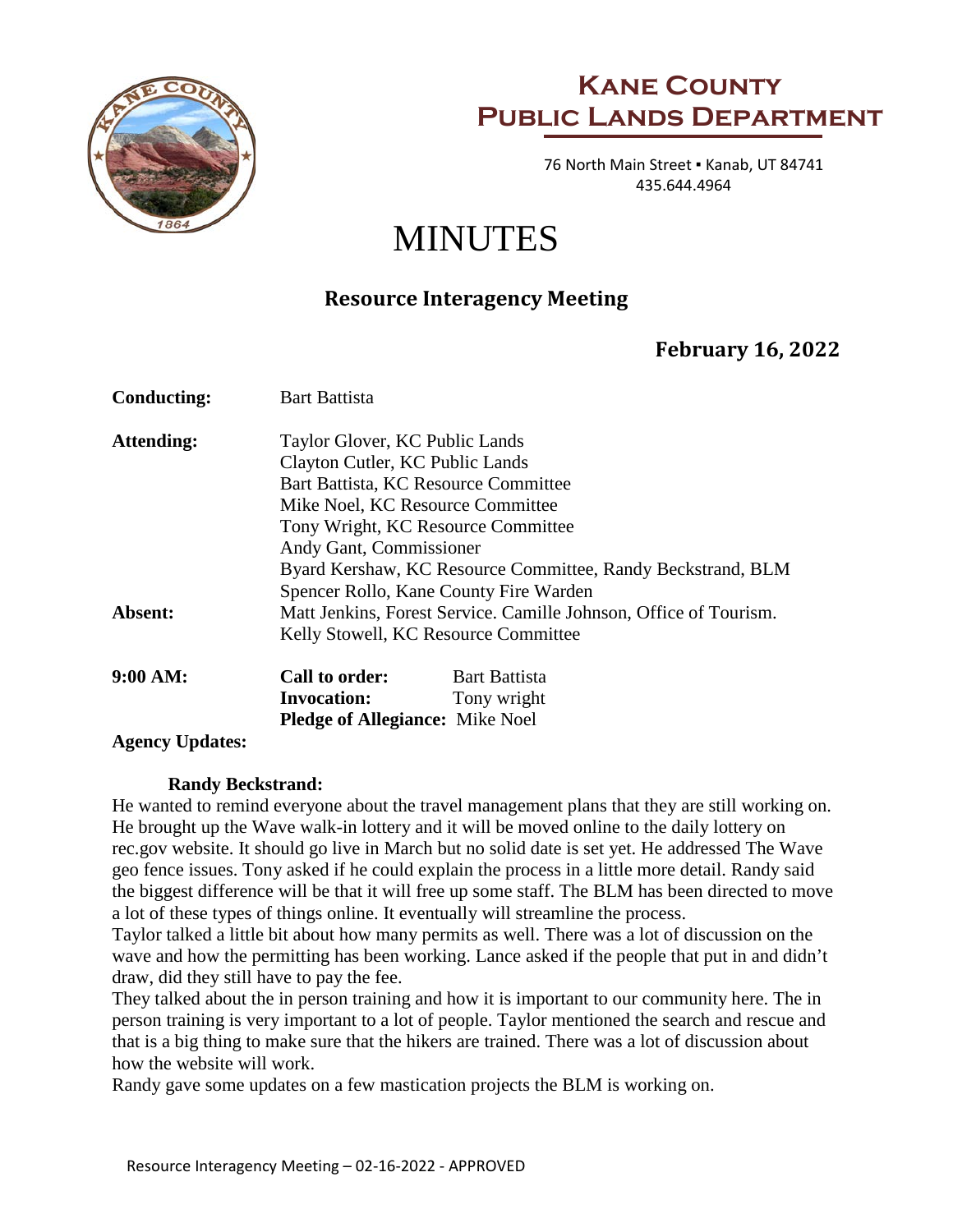He wanted to talk a little bit about the East Zion non-motorized trails partnership. He said that the MOU has been signed and that Kelly Stowell should be bringing that to the Commission for approval soon.

Mike brought up the comment letter that the committee was going to submit about the 30x30 initiative.

**Matt Jenkins**-(Phone) He gave an update on a few Forest Service projects. Talked about some sewage treatment plans, and updates that will happen at the Phantom Ranch. On the North Rim they are doing some public comment on a highway project for the North Kiabab parking lot, updating some signage and some other things. He updated the snowpack levels on the North Rim. He said that Bison had been relocated from the Kiabab. Camille from the phone wanted to know about the progress on the opening of the Grand Canyon. She asked if Commissioner Gant would reach out to the congressional staff about this.

**Billy Schott-GLNRA Superintendent**: He wanted to talk about the drought and low water conditions at Lake Powell. It's at 3530 elevation. The last time it was this low in 1967, for comparison the Dam was completed in 1965. They plan to lose about 5-10 ft. in the next few weeks. That will get the water elevation below the 3525 for several weeks in March and April. There is limited access to Lake Powell right now and it is effecting the local economy and it has environmental impacts as well. Some of the gateway communities, including Kanab has a revenue of about 8 million that will be greatly affected along with some 5000 jobs will be impacted. He said that right now they have about 15 significant projects that are underway right now to help with the drought impacts. They have to do with infrastructure including the drinking wells. They are working with an engineering firm right now to improve or put in new ramp infrastructure out there. They are looking into long term solutions with a lot of these projects because it is near impossible to chase the water so to speak. They want to have things in place for the long term. He mentioned that they are removing the dangling rope marina for the year. They have no way to access dangling rope right now. They are looking for funds for some of these projects as well.

Mike asked about the Colorado River Compact. He asked if they are doing some of those water releases that doesn't go through the turbines. Mr. Schott said that it is all handled by the Bureau of Reclamation, and that they have recommended to them not to release that. But they do have to do some of these "high flow events" because of the good it does to the Grand Canyon, but that it is not "extra" water. It is water that is released according the compact, but that they just release the water differently to create these high flow events. It is being held back to protect Lake Powell right now.

He wanted to make clear that the water that is being released is not anymore. Mike said that he has read a letter from the compact about releasing more water and or restricting water to California and wanted to know if that is correct. He said he doesn't want to answer for the BR on water release levels and restrictions but that it will make a difference.

Taylor talked about dangling rope marina, he mentioned that the county would be willing to help in any way to get dangling rope up and running again. It was mostly a public safety issue. Mostly they are looking for funds. The dangling rope project will be on hold for now, until they see what they can get from the US Government. Some disaster relief things. They are looking for some funds from the disaster relief. This is the first time he is aware that this type of funds would be used for this water things.

Commissioner Gant spoke to the assistance that they may need. The County is willing to help in any way that that they can.